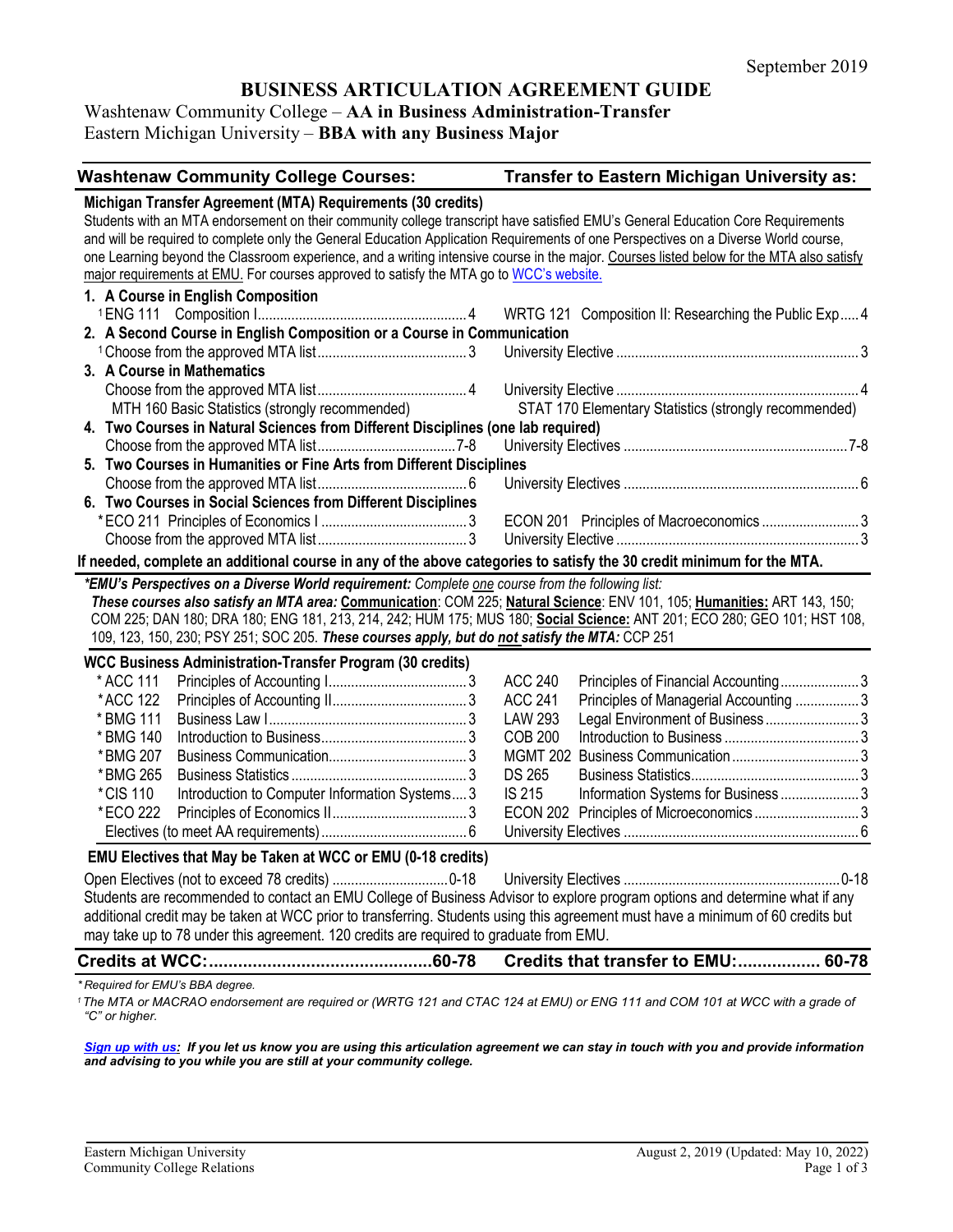# **BUSINESS ARTICULATION AGREEMENT GUIDE** Washtenaw Community College – **AA in Business Administration-Transfer**

Eastern Michigan University – **BBA with any Business Major**

# **Completion of EMU's BBA Program**

## **Major Requirements (42-60 credits)**

### **Business Core (15 credits)**

| MGMT 386 Organizational Behavior & Theory3  |  |
|---------------------------------------------|--|
|                                             |  |
| OM 374 Intro to Production/Operations Mgmt3 |  |

## **Discipline Requirements (24-33 credits)**

Students may complete discipline requirements in any of the following areas: accounting, accounting information systems, computer information systems, economics, entrepreneurship, general business, marketing, management, finance, supply chain management

**Note:** Each student must complete a writing intensive course as part of the major. Consult an advisor for course options.

# **LBC Requirement**

One Learning Beyond the Classroom (LBC) course or noncredit experience must be completed at EMU. Consult College of Business advisor for options.

**University Electives (3-21 credits)** Complete enough additional electives to bring the minimum credits at EMU to 42 credits and the total credits for the program to 120 credits.

**Combined Degree Opportunities:** Accounting offers a 150 credit hour Combined BBA+MS in Accounting and Taxation; Accounting Information Systems offers a 150 credit hour Combined BBA+MS in Accounting Information Systems and Accounting. More information can be found in EMU's catalog.

#### **Sample Sequence for completing the program:**

*Students following this agreement have the option of selecting any of the following disciplines to complete the BBA: accounting, computer information systems, economics, entrepreneurship, general business, marketing, management, finance, or supply chain management. The sequence below is a sample and will vary by discipline and pace of course completion. Students should see an advisor before enrolling for courses.* 

| <b>First Semester</b><br>Discipline Requirements or Electives  6-9 | 12-15 credits |
|--------------------------------------------------------------------|---------------|
| <b>12-15 credits</b><br><b>Second Semester</b>                     |               |
| <b>Third Semester</b>                                              | 12-15 credits |
| <b>Fourth Semester</b>                                             | 6-15 credits  |

*\*The minimum credits required to graduate is 124 but the total will vary depending on the business discipline completed at EMU and the program completed at WCC. If enough credits are not transferred, additional credits will need to be completed at EMU to satisfy the minimum required for graduation.*